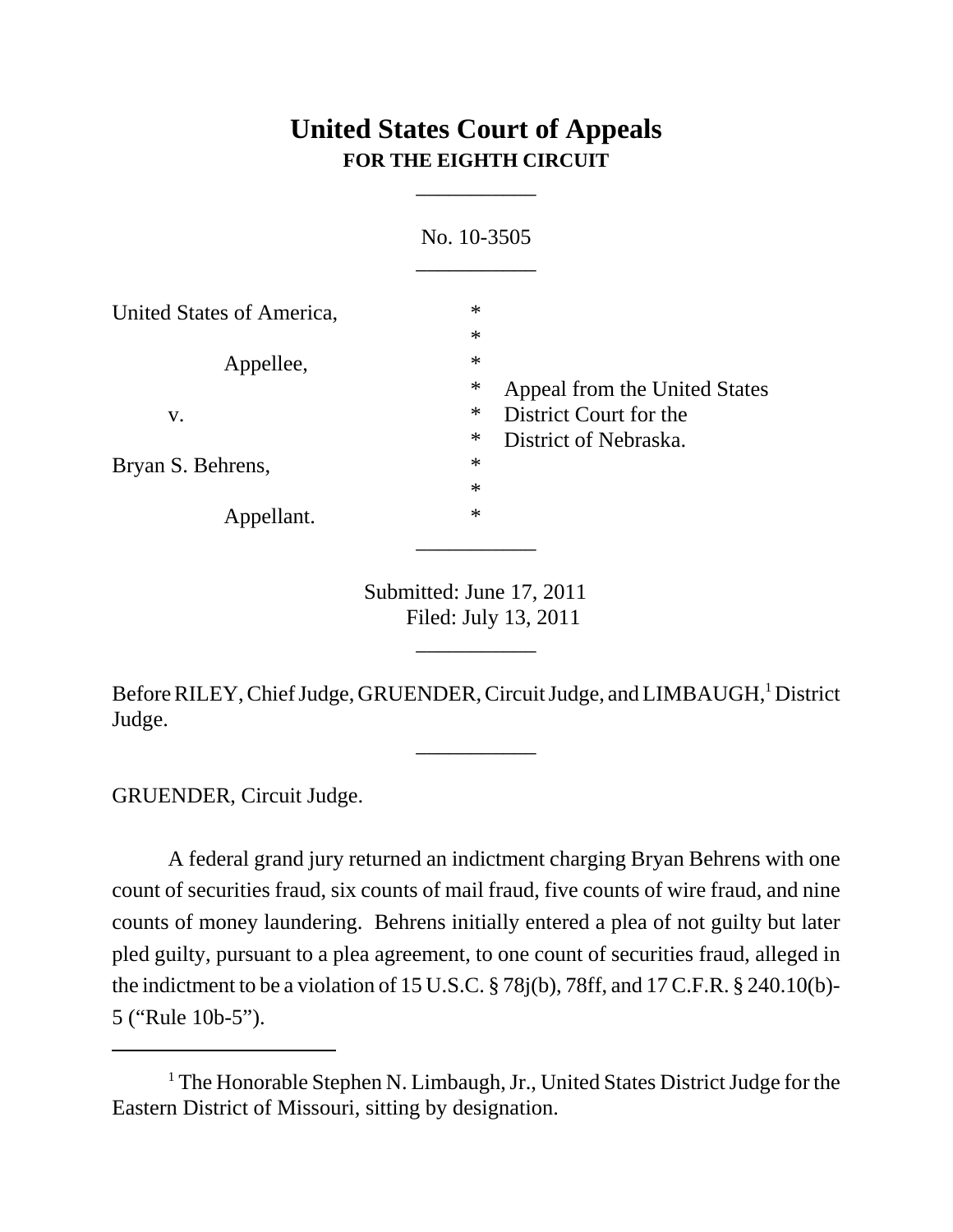At his sentencing hearing, Behrens asserted the "no-knowledge" provision of § 78ff(a), which states that "no person shall be subject to imprisonment under this section *for the violation of any rule or regulation* if he proves that he had *no knowledge of such rule or regulation.*" (emphases added). "This provision is an affirmative defense to a sentence of imprisonment, and the burden to prove the defense is on the defendant." *United States v. Reyes*, 577 F.3d 1069, 1079 (9th Cir. 2009) (citing *United States v. O'Hagan*, 521 U.S. 642, 677 n.23 (1997)). The district court, however, held as a matter of law that Behrens was "not entitled to the protection of [§ 78ff(a)]" because Behrens pled guilty to a statutory offense and "the no knowledge provision [is] inapplicable to people convicted of violating criminal securities laws." The district court sentenced Behrens to 60 months' imprisonment and ordered him to pay \$6,841,921.90 in restitution.

On appeal, Behrens argues that the district court erred when it held that he could not assert the no-knowledge defense at sentencing. We review a district court's interpretation of a statute *de novo*. *United States v. Sutton*, 625 F.3d 526, 528 (8th Cir. 2010). "As with any question of statutory interpretation, our analysis begins with the plain language of the statute." *United States v. Jeanpierre*, 636 F.3d 416, 425 (8th Cir. 2011) (quoting *Jimenez v. Quarterman*, 555 U.S. ---, 129 S. Ct. 681, 686 (2009)). "[I]f the intent of Congress can be clearly discerned from the statute's language, the judicial inquiry must end." *United States v. McAllister*, 225 F.3d 982, 986 (8th Cir. 2000) (quoting *United States v. S.A.*, 129 F.3d 995, 998 (8th Cir. 1997)).

We agree with Behrens that the district court erred when it determined that his guilty plea to a violation § 78j(b) prevented him from asserting the no-knowledge defense. Section 78j provides:

It shall be unlawful for any person, directly or indirectly, by the use of any means or instrumentality of interstate commerce or of the mails, or of any facility of any national securities exchange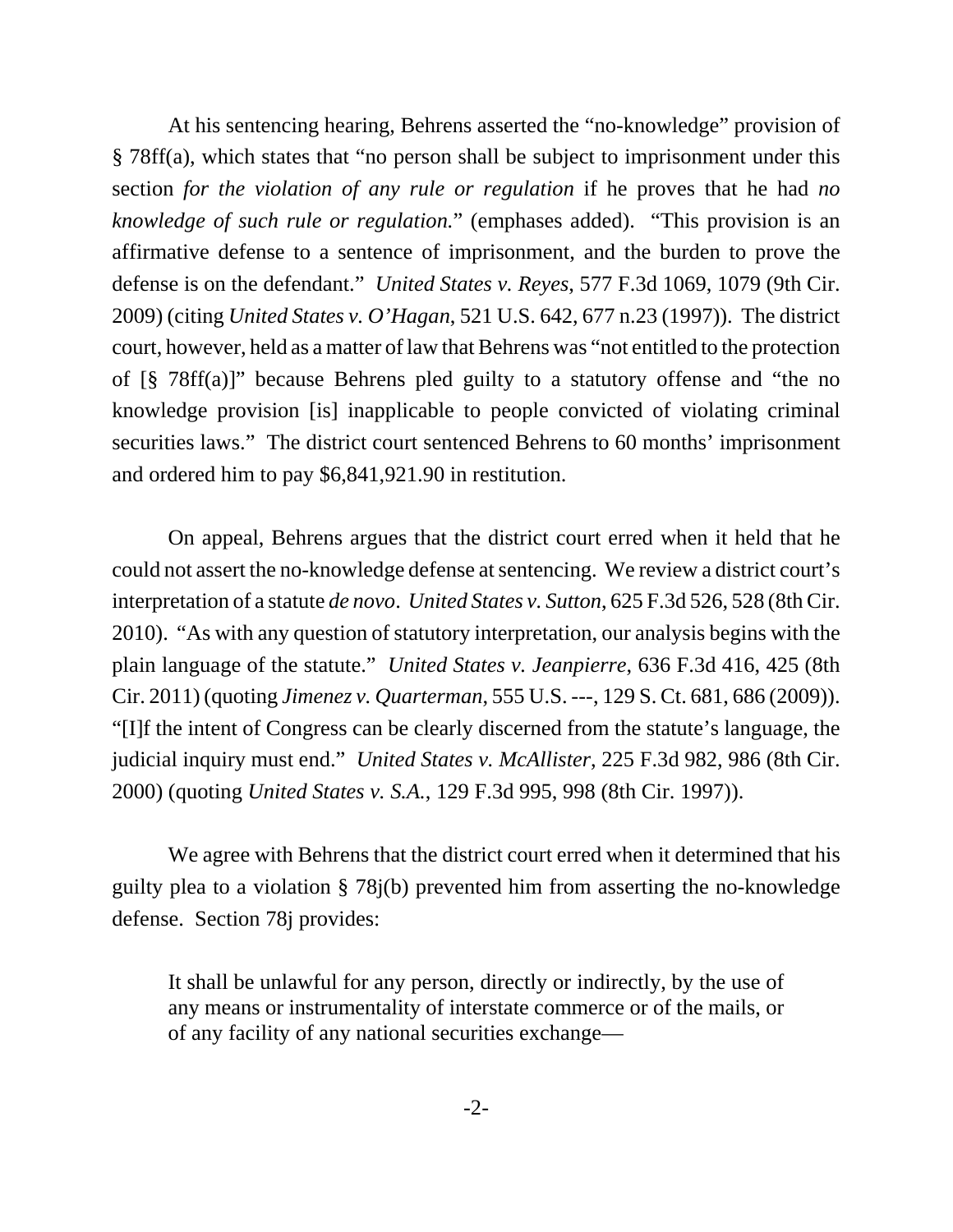(b) To use or employ, in connection with the purchase or sale of any security registered on a national securities exchange or any security not so registered, or any securities-based swap agreement (as defined in section 206B of the Gramm-Leach-Bliley Act [15 U.S.C. § 78c]), any manipulative or deceptive device or contrivance *in contravention of such rules and regulations as the Commission may prescribe* as necessary or appropriate in the public interest or for the protection of investors.

(emphasis added). The plain language of the statute is clear: § 78j(b) makes the violation of a Securities and Exchange Commission ("SEC") rule or regulation an element of the offense. To violate the statute, Behrens must have violated an SEC rule or regulation. *See* § 78j(b); *see also O'Hagan*, 521 U.S. at 651 ("The statute thus proscribes (1) using any deceptive device (2) in connection with the purchase or sale of securities, in contravention of rules prescribed by the Commission."). Hence, the district court sentenced Behrens to a term of imprisonment for violating a rule or regulation of which he claimed no knowledge. *See* § 78ff(a).

Importantly, the Supreme Court in *O'Hagan* endorsed the position that the noknowledge defense is available to violators of § 78j(b). In that case, the Government charged O'Hagan with ten counts of securities fraud, each in violation of § 78j(b) and Rule 10b-5. The Supreme Court reversed the decision of our court vacating O'Hagan's conviction and validated the "misappropriation theory" of securities fraud under Rule 10b-5 as within the conduct criminalized by  $\S 78j(b)$ .<sup>2</sup> See O'Hagan, 521 U.S. at 651-52. The Court went on to emphasize that:

<sup>&</sup>lt;sup>2</sup> "The 'misappropriation theory' holds that a person commits fraud 'in connection with' a securities transaction, and thereby violates § 10(b) and Rule 10b-5, when he misappropriates confidential information for securities trading purposes, in breach of a duty owed to the source of the information." *O'Hagan*, 521 U.S. at 652.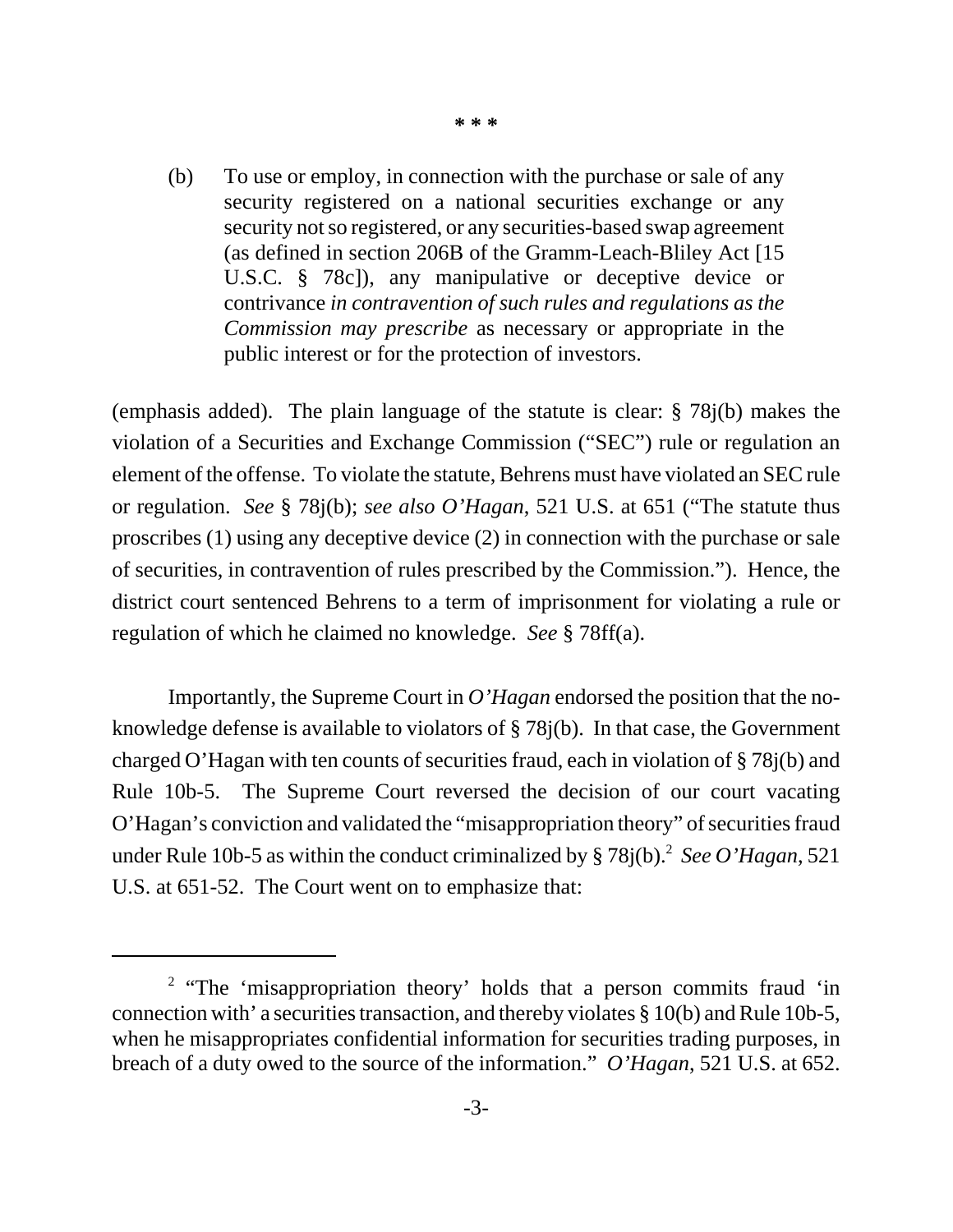Vital to our decision that criminal liability may be sustained under the misappropriation theory, we emphasize, are two sturdy safeguards Congress has provided regarding scienter. To establish a criminal violation of Rule 10b-5, the Government must prove that a person 'willfully' violated the provision. See 15 U.S.C. § 78ff(a). Furthermore, *a defendant may not be imprisoned for violating Rule 10b-5 if he proves that he had no knowledge of the rule*. See *ibid*.

*Id*. at 665-66 (emphasis added and footnote omitted). If the no-knowledge defense is one of "two sturdy safeguards" available to O'Hagan, and if O'Hagan—like Behrens—was charged with violating both § 78j(b) and Rule 10b-5, then the noknowledge safeguard must be available to Behrens. *See id.* On remand from the Supreme Court, our court concluded that O'Hagan's sentence could include a term of imprisonment. *United States v. O'Hagan*, 139 F.3d 641, 647 (8th Cir. 1998). However, we reached this conclusion not because O'Hagan's conviction under § 78j(b) precluded him from asserting the no-knowledge defense, but because O'Hagan offered no proof with respect to the no-knowledge defense at trial or at sentencing. *Id.*

Likewise, in *Reyes*, the Ninth Circuit confronted a case in which defendant Jensen was accused of "falsifying and aiding and abetting the falsification of books, records, and accounts" in violation of a statute, 15 U.S.C. § 78m(b)(2)(A), and an underlying SEC rule, 17 C.F.R. § 240.13b2-1*. Reyes*, 577 F.3d at 1074. Even though Jensen was convicted of violating a statute and a rule or regulation, the Ninth Circuit stated that "[t]he district court framed the question as 'whether Jensen has satisfied her burden of proving by a preponderance that she was unaware of a SEC rule or regulation prohibiting the falsification of books and records.' This was the proper formulation." *Id.* (citation omitted). While the court in *Reyes* affirmed the district court's denial of Jensen's assertion of no knowledge of Rule 13b2-1, it did so on the merits and did not hold categorically that Jensen could not have asserted the noknowledge defense because she was convicted of violating a statute.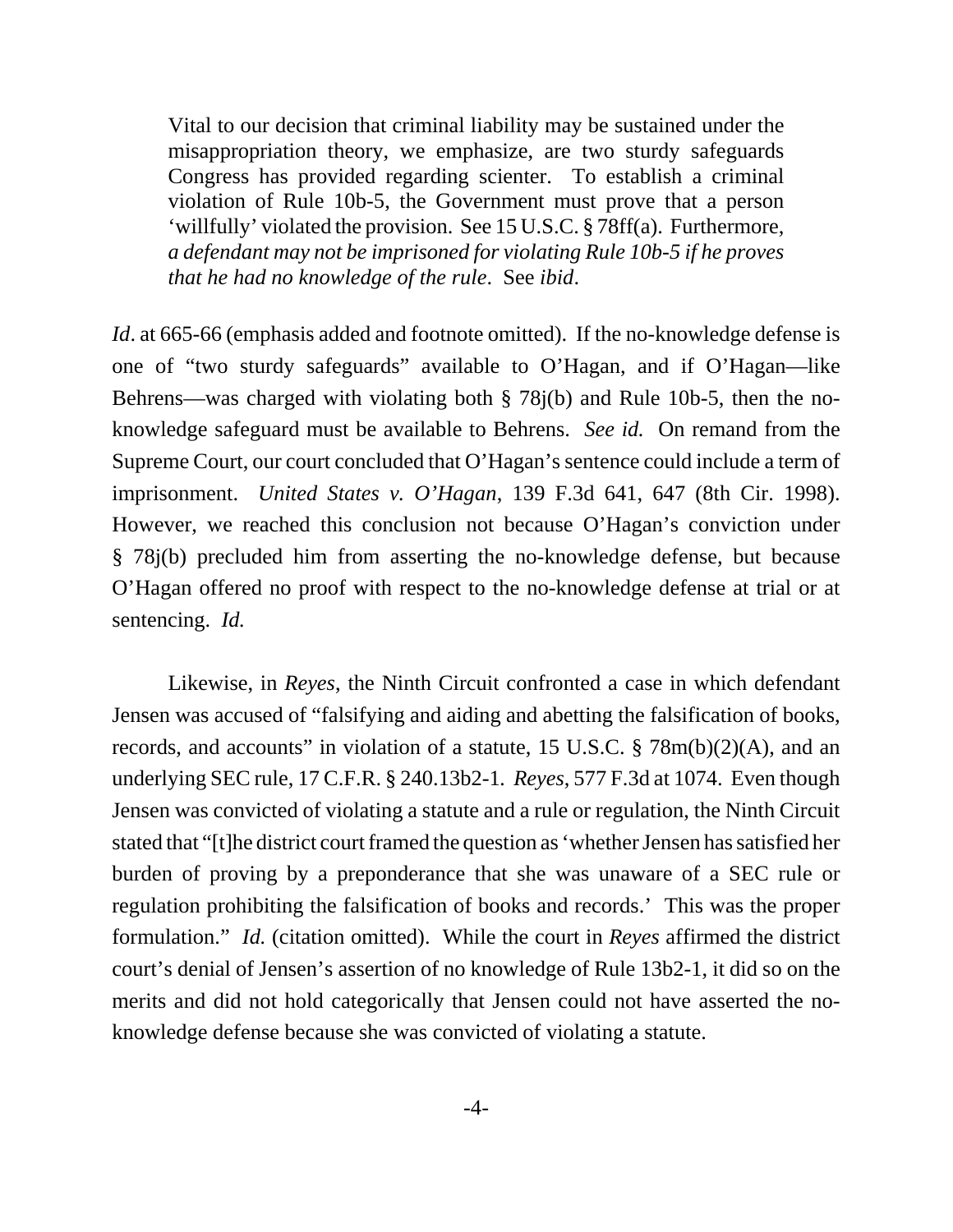In the instant case, both the Government and the district court heavily relied on *United States v. Knueppel*, 293 F. Supp. 2d 199 (E.D.N.Y. 2003), as persuasive authority. In *Knueppel*, four defendants pled guilty to violating § 78j(b) and Rule 10b-5, and three of the defendants attempted to assert the no-knowledge defense to a sentence of imprisonment. The court found the no-knowledge defense inapplicable and endorsed the view that "Congress did not intend [for] the protection of the 'no knowledge' clause [to] extend to persons who were charged with knowing their conduct to be in violation of law." *Id.* at 204 (quoting *United States v. Sloan*, 399 F. Supp. 982, 984 (S.D.N.Y 1975)). The court also limited the applicability of the noknowledge provision to defendants convicted of "mere technical violation[s] of an SEC rule or regulation." *Id.* (citing *Sloan*, 399 F. Supp. at 984).

We find no support in the text of the statute for either of these assertions. *See* § 78ff(a). The court in *Knueppel* relied on two other district court opinions, *Sloan* and *United States v. Lilley*, 291 F. Supp. 989 (S.D. Tex. 1968). Those opinions, in turn, place great weight on various portions of legislative history of the Securities Exchange Act of 1934. *Sloan*, 399 F. Supp. at 984; *Lilley*, 291 F. Supp. at 992-93. However, we find this approach unpersuasive in light of the unambiguous plain language of § 78j(b), which requires the violation of a rule or regulation in order to establish a violation of the statutory provision, and § 78ff(a), which draws no distinction for mere technical violations of a rule or regulation. This court has made it clear that "we will not look beyond the text of the statute if its plain language is unambiguous." *United States v. Mendoza-Gonzalez*, 520 F.3d 912, 916 (8th Cir. 2008), *vacated on other grounds by* --- U.S. ---, 129 S. Ct. 2377 (2009). Therefore, we find *Knueppel* unconvincing.

Thus, we conclude that Behrens is entitled to assert the no-knowledge defense to imprisonment at sentencing. The Government argues that even if Behrens could have asserted the no-knowledge defense, we may still affirm Behrens' sentence because he failed to show by a preponderance of the evidence that he had no